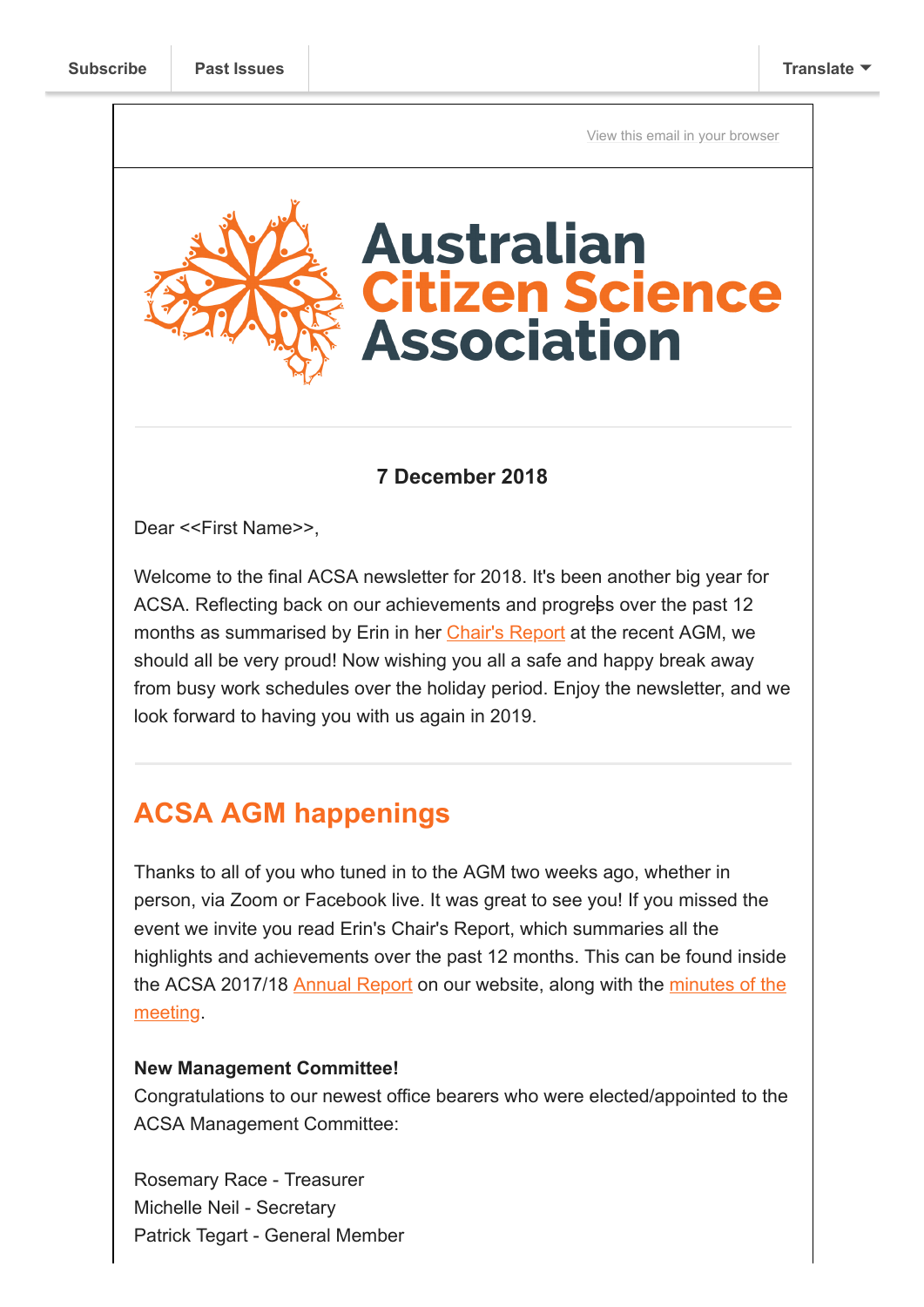Want to know a bit more about who is representing you on the Committee have a look at their [profiles](https://citizenscience.org.au/who-we-are/management-committee/) on our website!

Many thanks once again to our outgoing committee members Jessie, Ellie, Kylie and Sunny, who have contributed so much time, energy and effort into making ACSA what it is today. We are truly grateful!



*Erin with outgoing committee members Kylie, Jessie and Ellie*

### **CitSciOz20 Host Venue**

We were due to announce the host venue for the next Australian Citizen Science Conference in 2020, however this announcement has been deferred until the new year. We will let you know as soon as possible so you can start thinking ahead and making arrangements for what is sure to be a fantastic event.

## **Seed Grant Winners**

Congratulations to the recipients of the first ACSA Seed Grants! The Seed Grants were designed as a way of giving back and investing in our members, with three \$500 grants available to ACSA members to seed their professional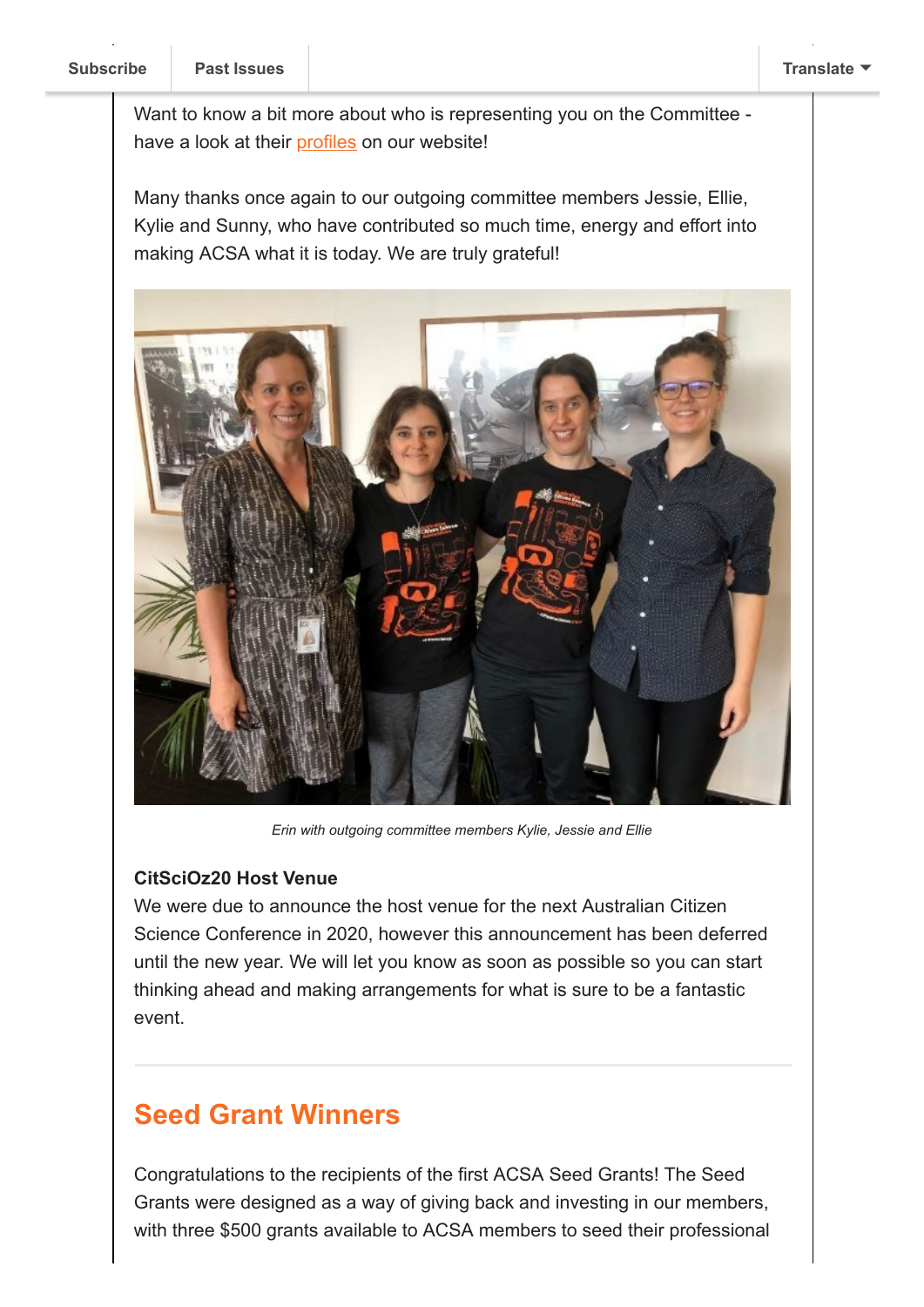And the inaugural winners are:

- **Jodi Salmond ReefCheck Australia:** Jodi will use the money to attend a workshop aimed at improving her understanding of and ability to manage and support her volunteers more effectively, in order to reduce turnover rate. She will produce a summary report detailing her leanings which she will share with ACSA members.
- **Geetha Ortac Bellingen RiverWatch:** The grant money will be put towards printing high quality copies of the new training manual for volunteers to use when conducting water quality monitoring at 25 sites across the Bellingen Shire.
- **Lindy Orwin Cooloola Turtle Care:** The grant will support the establishment of a new Cooloola TurtleCare Program on Rainbow Beach and Inskip Point on the Queensland coast. A representative of Cooloola TurtleCare will undertake a training course to become a certified carer who can manage strandings, rescues, nest relocation, nest protection and recruitment and training of volunteers for daily field work as citizen scientists.

Congratulations once again, we look forward to seeing the outcomes and successes of these projects!

Will you be the next Seed Grant winner? Round 2 will open next year, keep an eye on our website for details.



*Jodi Samond, Geetha Ortac and Lindy Orwin - 2018 Seed Grant Recipients*

## **Membership Renewal**

It is now just over a year since we launched official membership of ACSA, and many Foundation Members have been receiving their renewal emails about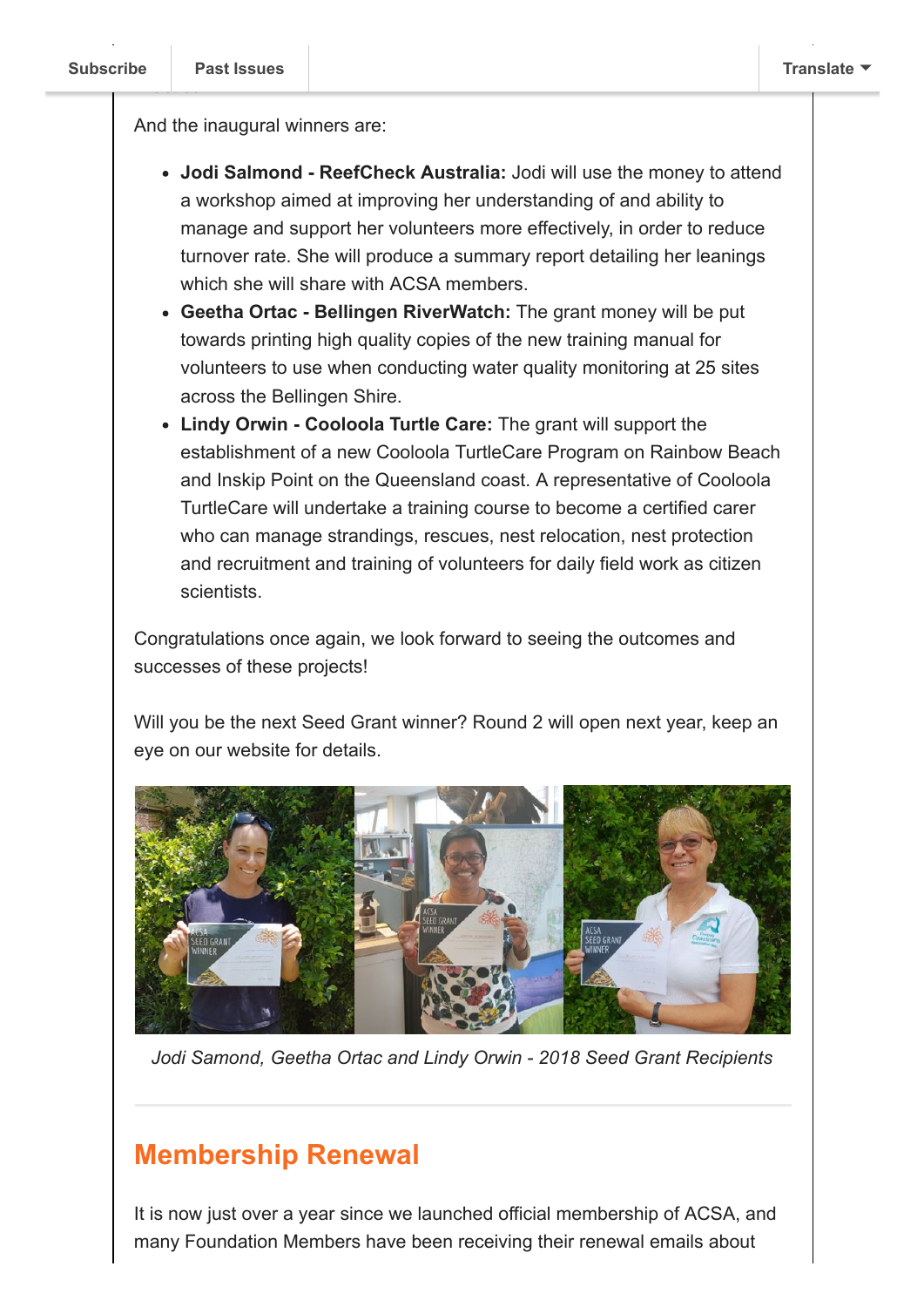bear with us and take the time to renew your ACSA membership for the coming year. Although we are a volunteer management committee, your ongoing membership makes a huge difference to our ability to achieve goals and obtain federal funding to support ACSA.

software, and for this we extend our sincere apologies, but we do hope you'll

To renew your membership please login in to the [My Account](https://citizenscience.org.au/my-account/) section on our website, and from your account dashboard select the 'renew' button to sign up for another year.

# **Expressions of Interest - ABC Citizen Science Project**

The ABC is interested in potential citizen science partners and projects for the National Science Week citizen science project, for both 2019 and 2020. These projects will receive the support of the ABC's expertise in citizen science engagement and usability, plus considerable media attention. If you are interested in applying, please complete a short (less than one page) summary of your proposal plus a short CV, and email these to Kylie Andrews, ABC on [kylie.andrews@abc.net.au](mailto:kylie.andrews@abc.net.au) before January 22nd, 2019.

The citizen science project needs to be:

- an online project, i.e. does not include sampling kits or extensive fieldwork;
- on a topic that is of interest and relevant to most Australians, i.e. not just one interest group or location;
- easy enough for people without a science background to participate in;
- feasible to run in August (when Science Week is on).

Any questions, please contact Kylie Andrews on email or (02) 8333 2473.

# **Bound for CitSci2019?**

Are you thinking of heading to the US Citizen Science Association [Conference in North Carolina fro](https://www.citizenscience.org/association/conferences/citsci2019/)m March 12-17 2019? If YES, then

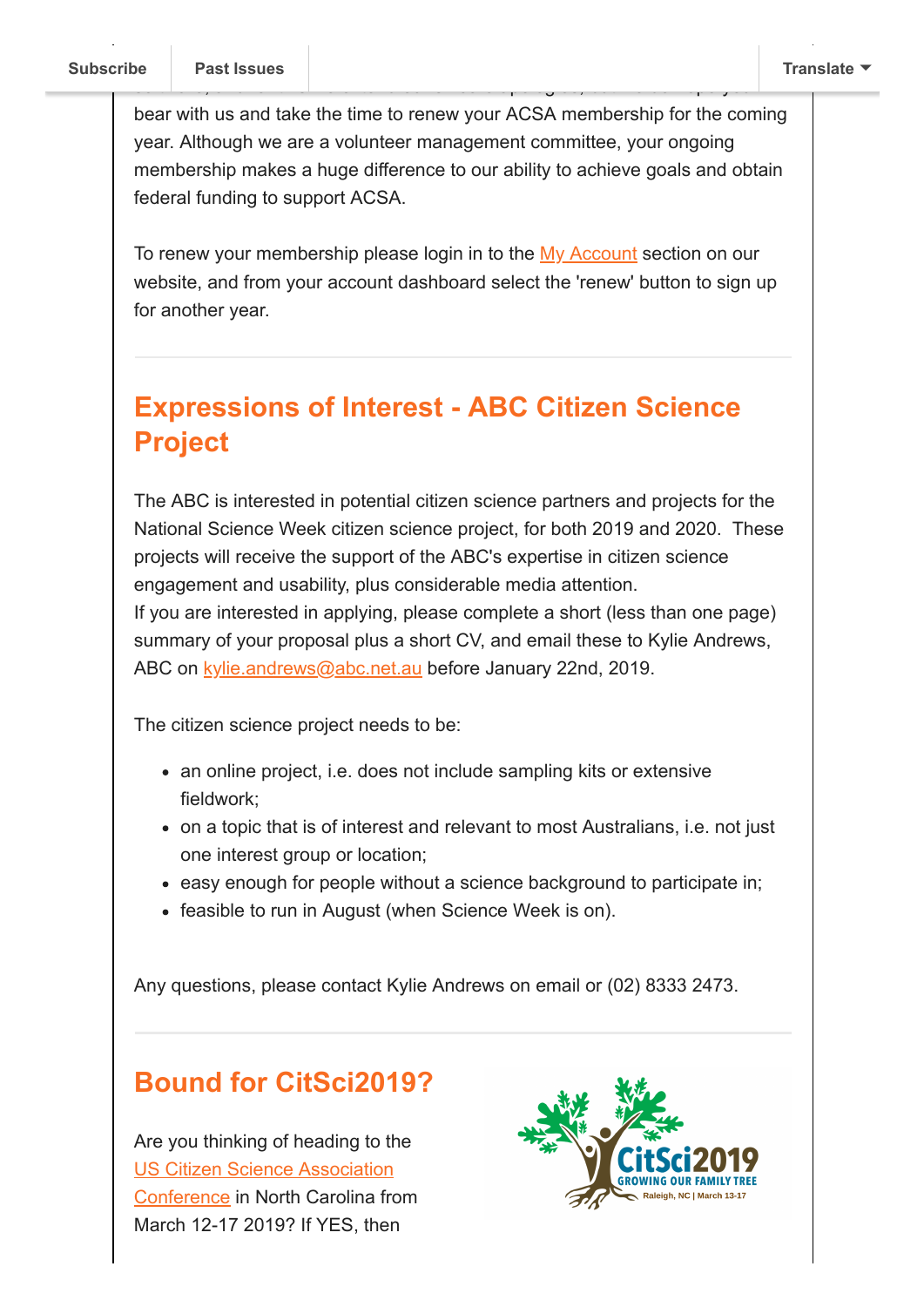$f(x)$ 

As an ACSA member, you are eligible for 20% off CSA membership fees. Anyone who either joins or renews with CSA will be entitled to **discounted conference registration fees!**

If you would like to take advantage of this offer, please contact Amy via [amy.slocombe@austmus.gov.au](mailto:amy.slocombe@austmus.gov.au?subject=CSA2019%20Discount%20Code) [to receive your discount code. Conference](https://citsci2019.exordo.com/login) registration is now open!

Not an ACSA member? No worries! You can [join now.](https://citizenscience.org.au/join-now/)

# **Call for Publications**

Last call for your #citsci publications for 2019! If you've recently had your journal article, conference proceedings, book chapter or dissertation published or accepted for publication, in a field relevant to citizen science in Australia, we'd love to hear from you! We are looking for publications from October 2018 onwards.

Please send an email to  $\frac{acsa.pubs.list(@gmail.com)}{acm}$  with the following details and we'll include your publication in our next list:

- title
- author's name and addresses (or affiliations)
- abstract
- the journal/proceedings/book with a link to the published document

This list will be published in February 2019.

# **Happy Festive Season**

Wishing you all a safe and happy holiday season and see you again in 2019!